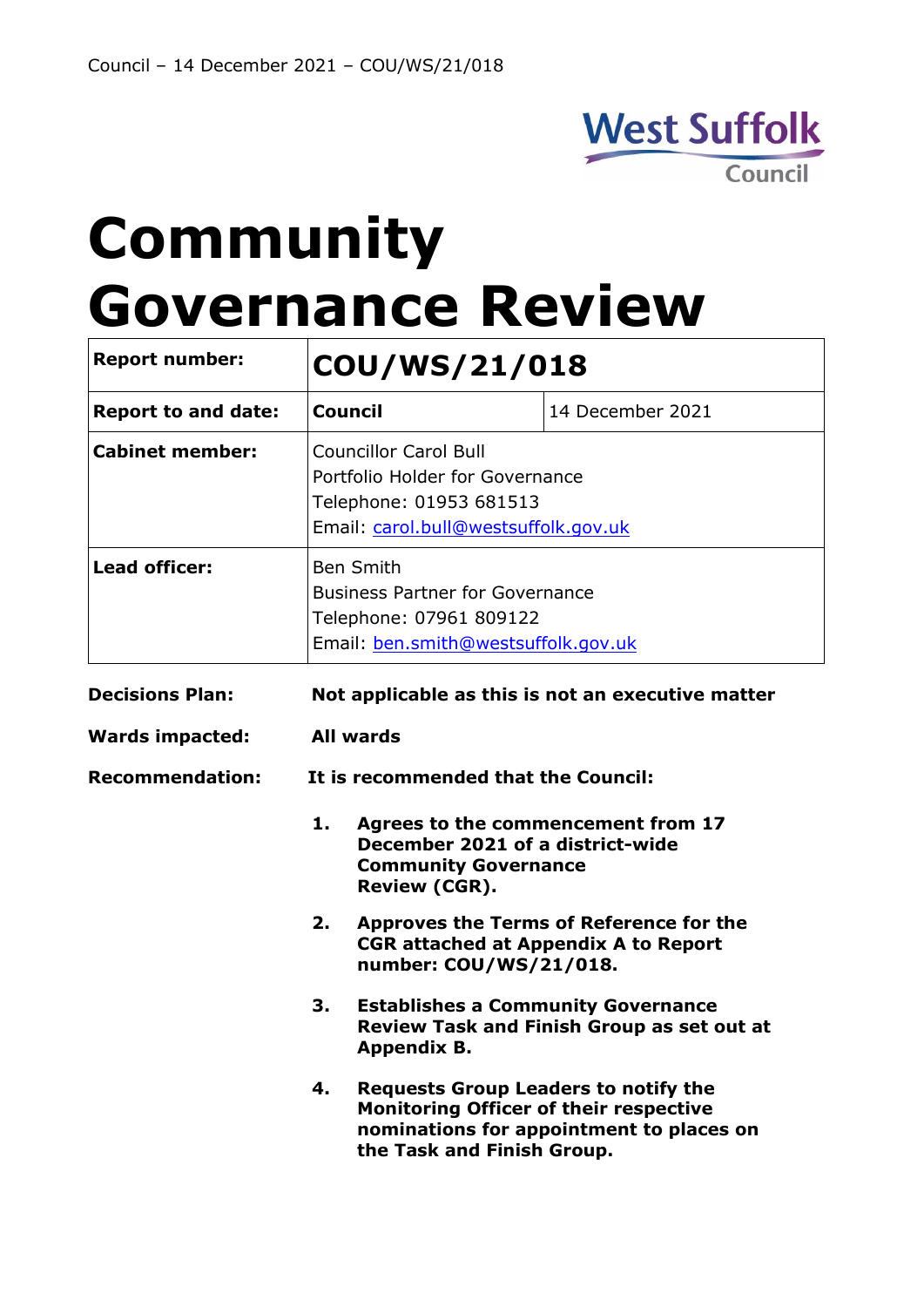#### **1. Context to this report**

- 1.1 The purpose of this report is to request Council to commence a Community Governance Review (CGR) of all Parish and Town councils in the West Suffolk area.
- 1.2 CGRs provide councils with an opportunity to make changes to community governance arrangements to ensure that parish and town councils provide for cohesive communities, improved community engagement, better local democracy and result in improved effective and convenient delivery of local services.
- 1.3 West Suffolk Council has a duty to keep parish arrangements under review and it is considered good practice for a full CGR of parish arrangements to be carried out every 10 to 15 years. The predecessor councils of West Suffolk Council, Forest Heath and St Edmundsbury, carried out community governance reviews in 2017 and 2016 respectively so a full review is not required at this time.
- 1.4 In 2019 West Suffolk Council was created and the new electoral scheme of district wards was designed to last up to 20-years. This scheme resulted in a necessary consequential impact on the warding arrangements for the town councils in Bury St Edmunds, Haverhill and Newmarket where additional parish wards were created because the new district ward boundary was not wholly coterminous with the existing Suffolk County Council division boundary.
- 1.5 The Local Government Boundary Commission for England (LGBCE) recently completed a review of the Suffolk County Council division boundaries which, where possible, aligned the County Divisions with the West Suffolk District Wards. The new division boundaries will be laid in parliament and come into force at the next County elections in 2025. The LGBCE has advised that, subject to the Suffolk County order being made by parliament, West Suffolk Council will be able to use the new division boundaries for Suffolk County Council as part of an interim CGR for implementation at the next parish and town council elections in 2023.
- 1.6 West Suffolk Council will focus this interim review on the consequential impact on parish warding arrangements in Bury St Edmunds, Haverhill and Newmarket from the new division boundaries for Suffolk County Council. It also provides an opportunity to look at a specific issue which was deferred by the review carried out by St Edmundsbury and to resolve any small anomalies to existing community governance arrangements.

#### 1.7 **Issue deferred by St Edmundsbury Borough Council**

As resolved by St Edmundsbury Borough Council in 2016 the 2021-2022 CGR will consider the parish governance arrangements for the growth site to the east of Bury St Edmunds, which is commonly known as Lark Grange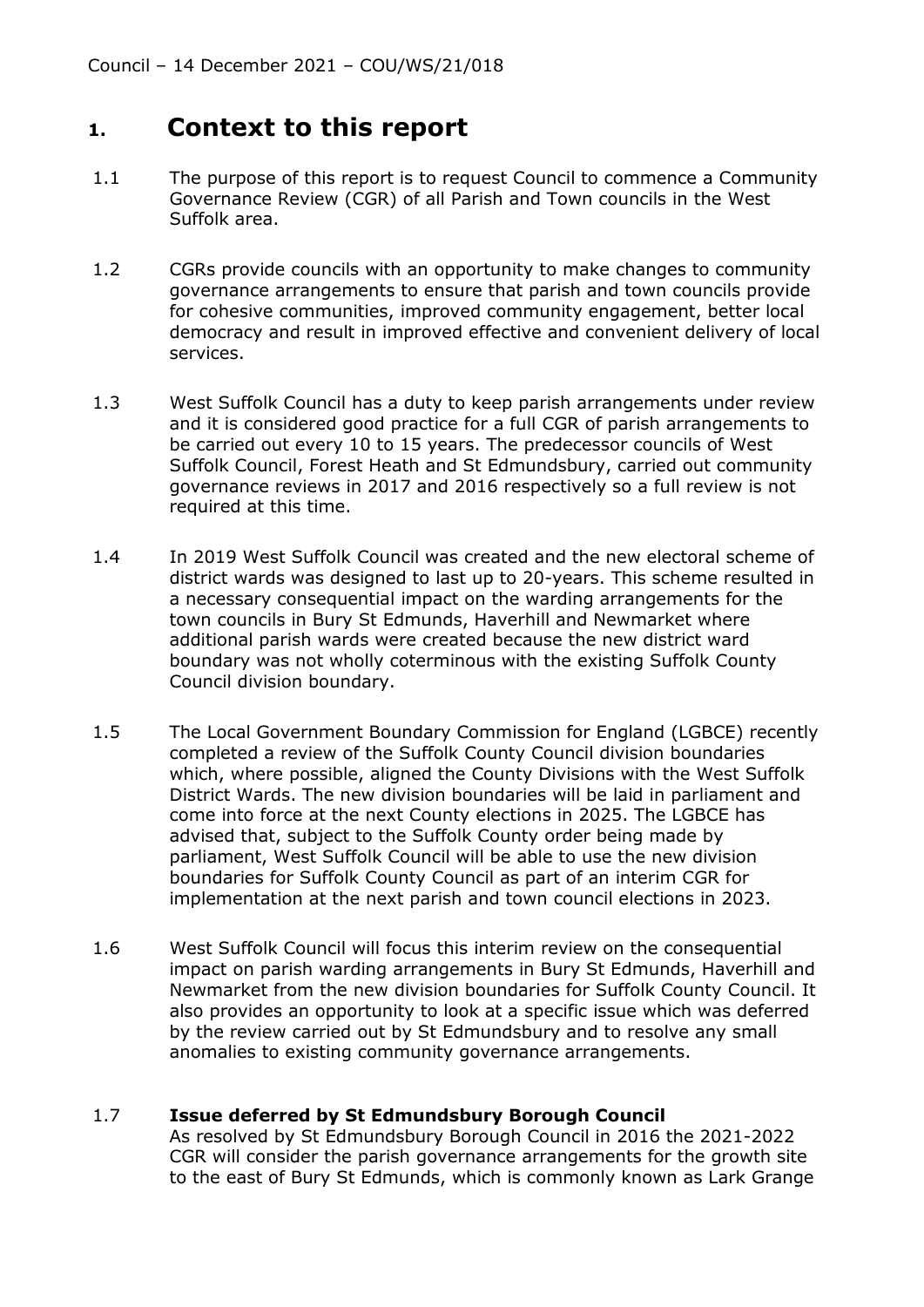and is within the Rushbrooke with Rougham Parish area, and determine if they should be amended now that a significant number of properties are occupied on that site.

### **2. Proposals within this report**

- 2.1 Council is requested to approve the Terms of Reference for the review, as set out at Appendix A, and to set up a Task and Finish Group (The CGR Task and Finish Group), as set out at Appendix B to oversee the review process.
- 2.2 The CGR Task and Finish Group will make draft recommendations to Council for consultation and then final recommendations to Council for approval. Details of the timetable are below.

| <b>Stage</b>  | <b>Action</b>                                                                                                                      | <b>Dates</b>                             |
|---------------|------------------------------------------------------------------------------------------------------------------------------------|------------------------------------------|
| Authorisation | Council resolves to undertake CGR<br>Terms of Reference Approved<br>Task and Finish Group established                              | Council - 14 December<br>2021            |
| Commencement  | Notice of Review published                                                                                                         | 17 December 2021                         |
| Stage One     | Consultation with stakeholders -<br>initial submissions invited on future<br>arrangements in accordance with<br>terms of reference | January 2022 -<br>February (two months)  |
| Stage Two     | Consideration of submissions<br>received<br>Draft recommendations prepared                                                         | <b>March 2022</b>                        |
| Stage Three   | Draft recommendations to be<br>considered by Council and approved<br>for further consultation                                      | 22 March 2022                            |
| Stage Four    | Consultation with stakeholders on<br>draft recommendations<br>Final recommendations prepared                                       | April 2022 - June 2022<br>(three months) |
| Stage Five    | Final recommendations to be<br>considered by Council with<br>resolution to make a Re-<br>organisation Order                        | Council - September<br>2022              |

#### 2.3 **Indicative Timeline and Key Stages**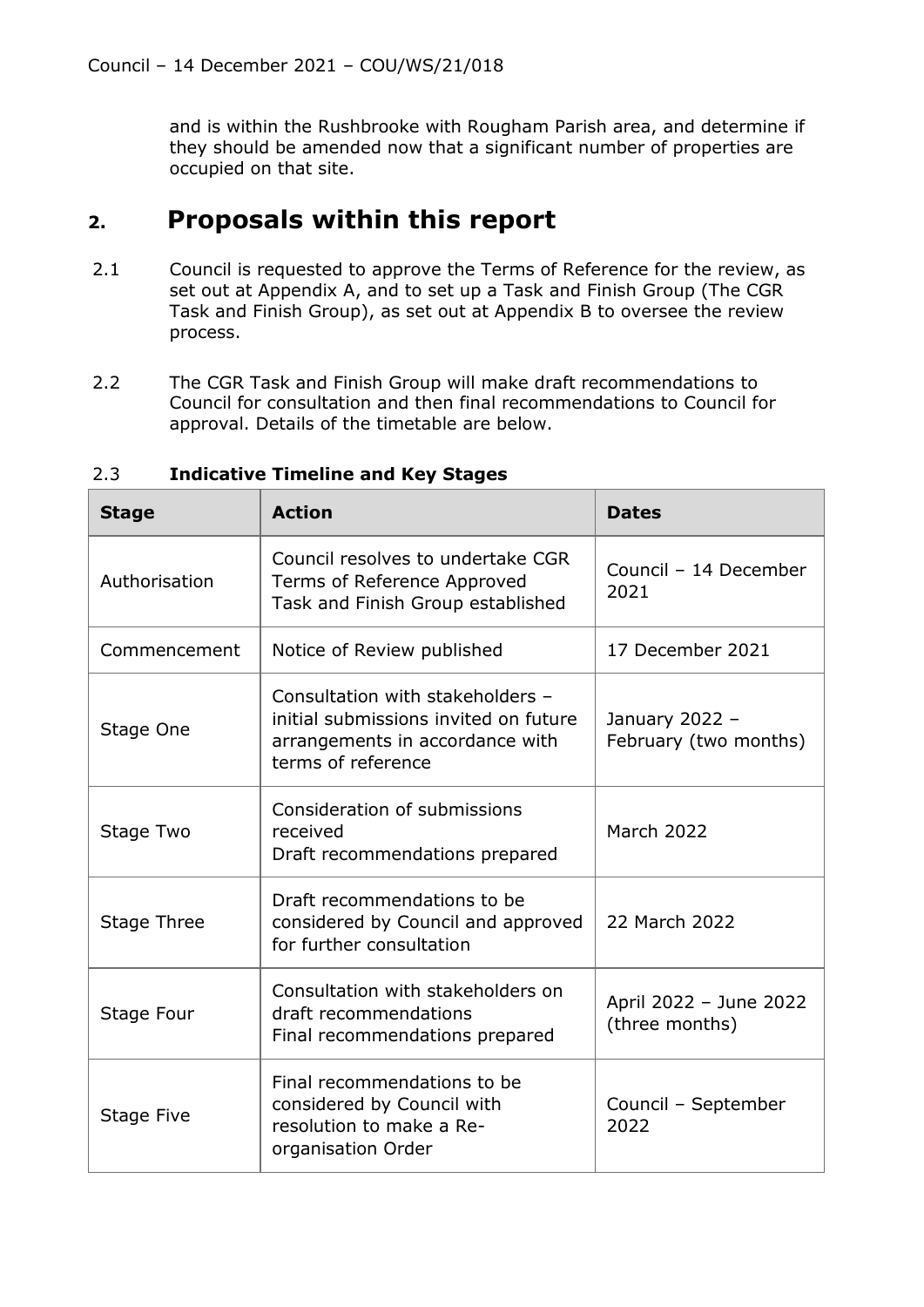| <b>Stage</b> | <b>Action</b>              | <b>Dates</b>                                                            |
|--------------|----------------------------|-------------------------------------------------------------------------|
| Stage Six    | Re-organisation Order made | As soon as practicable<br>after publication of final<br>recommendations |

2.4 Please note that any Community Governance Order made following a CGR should, for administrative and financial reasons, take effect on 1 April following the date on which the Order is made. Electoral arrangements will come into force at the first elections to any new Parish Council following the making of the Order.

### **3. Alternative options that have been considered**

- 3.1 It is possible to undertake a partial review to cover the parish warding arrangements for Bury St Edmunds, Haverhill and Newmarket only, but this is not recommended as it does not allow for the issue deferred by St Edmundsbury Borough Council to be looked at or for other minor anomalies to community governance to be considered.
- 3.2 It is also possible to undertake a wider review to consider all aspects of community governance, for example the grouping of parish councils abolishment or creation of parish areas but this is not recommended as Forest Heath and St Edmundsbury councils carried out full reviews in 2017 and 2016 respectively so a full review is not required at this time.

## **4. Consultation and engagement undertaken**

- 4.1 As part of each stage of the CGR the Council will undertake proportionate consultation with stakeholders and those with an interest, including but not limited to:
	- Local government electors/residents of the district
	- Parish and town councils
	- Parish meetings
	- District councillors
	- County councillors
	- Members of Parliament
	- Residents Associations
	- Local businesses
	- Local public and voluntary organisations
	- Suffolk Association of Local Councils
- 4.2 The public engagement strategy will be overseen by the CGR Task and Finish Group. Information about each stage of the review will be published on the Council's website and will be made available for inspection at West Suffolk House. Public libraries and parish and town councils will also be